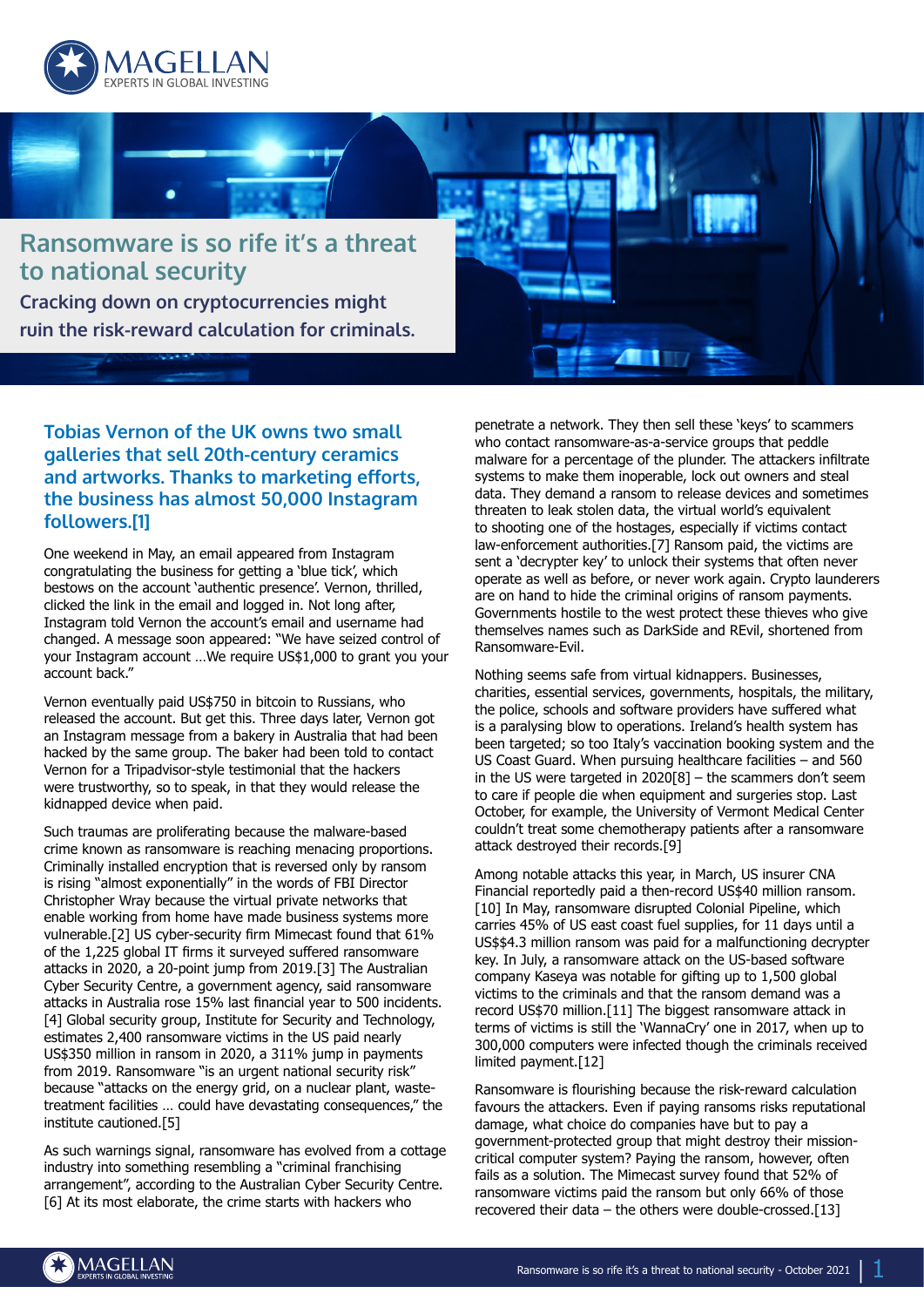To reduce the reward part of the criminal equation, the Australian Cyber Security Centre[14] and the FBI[15] discourage ransom payments. Some people oppose the concept of ransomware insurance (offered by companies now swamped with claims).[16] US sanctions outlaw ransom payments to blacklisted groups such as Russia's cybercriminal Evil Corp.[17] This has prompted some to call for all ransom payments to be illegal. But acceding to the demands of non-virtual crooks is legal and often wise.

The hope is that the risk part of the calculation might increase to the detriment of the scammers because western governments are enhancing and coordinating efforts to stop ransom attacks. Among steps, the White House in May issued an executive order to encourage government and private-sector cooperation on cybersecurity.[18] In July, the US government released a national security memorandum to protect infrastructure from cyberattack. [19] In August, US President Joe Biden hosted Big Tech CEOs and others to tell them to prioritise cyberdefence.

Officials are warning internet users to be better prepared for these attacks. Back up data. Hang onto old hardware in case systems need rebuilding. Use strong passwords and multifactor authentication. Have response plans. Use encryption. Install antimalware defences. Patch vulnerabilities. Segment networks. Hire skilled security teams and train staff to detect phishing.[20]

Governments are acting because they concede national security is under threat. Proof of this is that in April Biden met Russian President Vladimir Putin and reportedly told his counterpart to rein in ransom criminals and listed the industries that were off limits.[21]

Eradicating the threat seems far off. Computer systems are impossible to secure and it's expensive to try. Phishing emails and other scams too easily trick people into installing malware. Enough employees are willing to sell passwords on the 'dark web'. Perhaps, though, the greatest asset ransomware criminals have is that cryptocurrencies are hard to trace. Many advise that a government crackdown on cryptos is the best way to reduce the menace. The US's unprecedented move in September to blacklist a Russian-owned crypto exchange shows Washington might agree.[22] Something needs to tackle this mobster shakeout for using the web before the damage reaches nationalsecurity proportions.

Even if defensive efforts increase, ransomware appears unbeatable when five billion people are connected to the internet. As ransomware is online, the public seems to be unable to come to terms with the magnitude of the threat, which hampers the fightback. It's too true that ransomware would exist even if cryptos didn't. But it might barely register as a danger because how would the criminal be paid? Some victims refuse to pay and the criminals back down. Apple in May declined to pay a US\$50 million ransom, as did Dublin when Ireland's health system was stricken. But for some of these non-payers, the recovery costs and wider damage exceeded the ransom. The 'WannaCry' attack emanating from North Korea generated little ransom for the attackers but according to the world's antilaundering body caused an estimated US\$8 billion in damages to hospitals, banks and businesses across the world.[23]

Such calculations show that the ransomware threat needs to be taken much more seriously. The non-virtual world provides the clue to defeating the menace. Kidnapping is a rare crime nowadays because the police caught kidnappers when they spent the cash. The solution to ransomware might be to regulate cryptocurrencies, possibly – as is the intention of China's ban on crypto activities – to the point where they are unviable.

## **CRIMINAL TOOL**

On September 7, El Salvador became the first country in the world to accept bitcoin as legal tender (along with the US dollar). Allowing people to shop for everyday items and pay taxes with the cryptocurrency marketed under the local name for cool (Chivo) was beset with teething problems, especially given that most Salvadorans don't have internet access. The governmentrun bitcoin e-wallet went offline for hours and didn't appear on major app stores. Many people were unable to sign up as users. Others demonstrated against bitcoin's use. The value of bitcoin dived more than 10% on the day, where a shift in bitcoin's value is a liability for the government.[24]

While most of the start-up hitches will be overcome, the experiment could fail for many reasons including that most locals seem against the idea. One looming problem for El Salvador if bitcoin use were to become extensive is the Financial Action Task Force, an intergovernmental body created to combat money laundering, might blacklist the country, which would be a blow to its financial sector. The task force is concerned about bitcoin because its design makes it hard for operators to comply with global 'know your customer' rules imposed to combat the money laundering that enables terrorism and cybercrimes such as ransomware. These know-your-customer rules mean financial intermediaries must know the true name of their users, monitor their transactions and report suspicious activities to authorities. Even with these rules, the UN estimates that US\$2 trillion is laundered each year.[25]

Cryptos are making it easier to launder money. It's no coincidence that ransomware has boomed as cryptocurrencies soared in popularity. The borderless, decentralised and anonymous nature of bitcoin transactions means no trusted third party such as a central bank, bank or payments company is involved; 'decentralised finance', or 'DeFi', does away with these third parties and DeFi players boast how they do not care who their customers are.[26] Such attitudes have allowed ransomware criminals who demand payment in bitcoin to designated wallets to develop techniques that cloud the source of their funds.

The 'chainhopping' technique entails exchanging the bitcoin loot for other cryptos via any number of crypto exchanges. 'Tumbler' or 'mixing' services blend legitimate and ill-gotten cryptocurrencies before redistributing them. Further obscurity can be gained by using 'money-mule' service providers who set up accounts with false or stolen credentials. Some ransomware criminals demand ransoms be paid in 'privacy coins' – cryptos such as Dash, Monero and Zeash that make payments untraceable.[27] One technique is to use 'ring signatures' where so many parties sign a transaction no one knows which party initiated it.[28]

To be sure, in some ways, the blockchain makes it easier to track cryptos than it is to trace physical cash. But there are too many ways it doesn't. In a victory against ransomware criminals, the US government tracked and retrieved much of the bitcoin ransom paid to the DarkSide ransomware group behind the heist of Colonial Pipeline.[29] Such successes for law enforcement officials, however, will likely only make ransomware criminals refine how they hide their spoils.

Western governments do have options if they want to change the risk-reward equation against ransomware scammers. A first step would be to widen know-your-customer and antimoney-laundering laws to include crypto exchanges. The